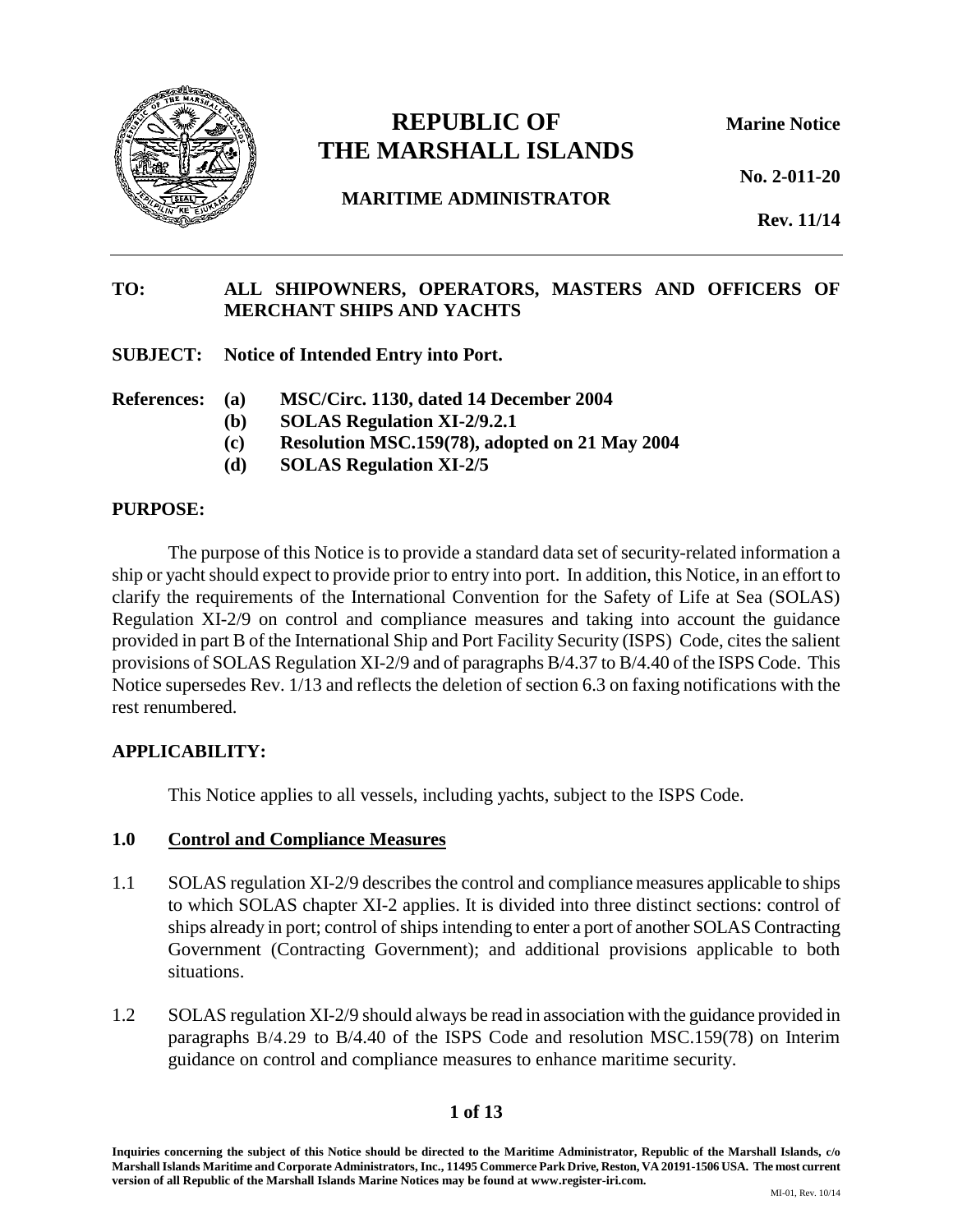# **2.0 The Requirement to Submit Information Prior to Entry into Port and the Consequences of Failing to Do So**

- 2.1 SOLAS regulation XI-2/9.2.2 requires every ship to which SOLAS chapter XI-2 applies intending to enter the port of another Contracting Government to provide the information described in SOLAS regulation XI-2/9.2.1 on the request of the officers duly authorized by that Government. The master may decline to provide such information on the understanding that failure to do so may result in denial of entry into port.
- 2.2 Paragraph B/4.40 of the ISPS Code states that SOLAS regulation XI-2/9.2.5 allows the master of a ship, upon being informed that the coastal or port State will implement control measures under SOLAS regulation XI-2/9.2, to withdraw the intention for the ship to enter port. If the master withdraws that intention, SOLAS regulation XI-2/9 no longer applies, and any other steps that are taken must be based on, and consistent with, international law.

### **3.0 The Standard Data Set of Security-Related Information**

- 3.1 The appendix to this Notice provides the standard data set of security-related information a ship should expect to be requested to submit prior to entry into port.
- 3.2 The standard data set of security-related information should not, however, be construed as preventing any Contracting Government from seeking the submission of information supplementary to that contained in the standard data set, or requiring additional information as a condition for entry into a port located within its territory.
- 3.3 In addition, the standard data set of security-related information should not be construed as preventing any Contracting Government or any duly authorized officer (DAO) from seeking, at any stage during the stay of the ship within port, documentary or other evidence to validate or verify the information submitted or from taking any control measures or steps against the ship pursuant to the provision of SOLAS regulation XI-2/9 during the exercise of any control and compliance measures. In this respect please note that SOLAS regulation XI-2/9.2.1 provides that, if requested by the Contracting Government, the ship or the Company shall provide confirmation, acceptable to that Contracting Government, of the information required.

#### **4.0 Who Should Submit the Information, to Whom, When and How**

- 4.1 The information described in SOLAS regulation XI-2/9.2.1 should be submitted by the master of the ship. However, the Ship Security Officer and the Company Security Officer may submit the information on behalf of the master. In addition, the Agent of the ship at the port where the ship seeks entry may, under the expressed authority of the master, also submit the information on behalf of the master.
- 4.2 Contracting Governments are expected to advise Companies and ships to whom, including the relevant contact details, the security-related information is to be sent.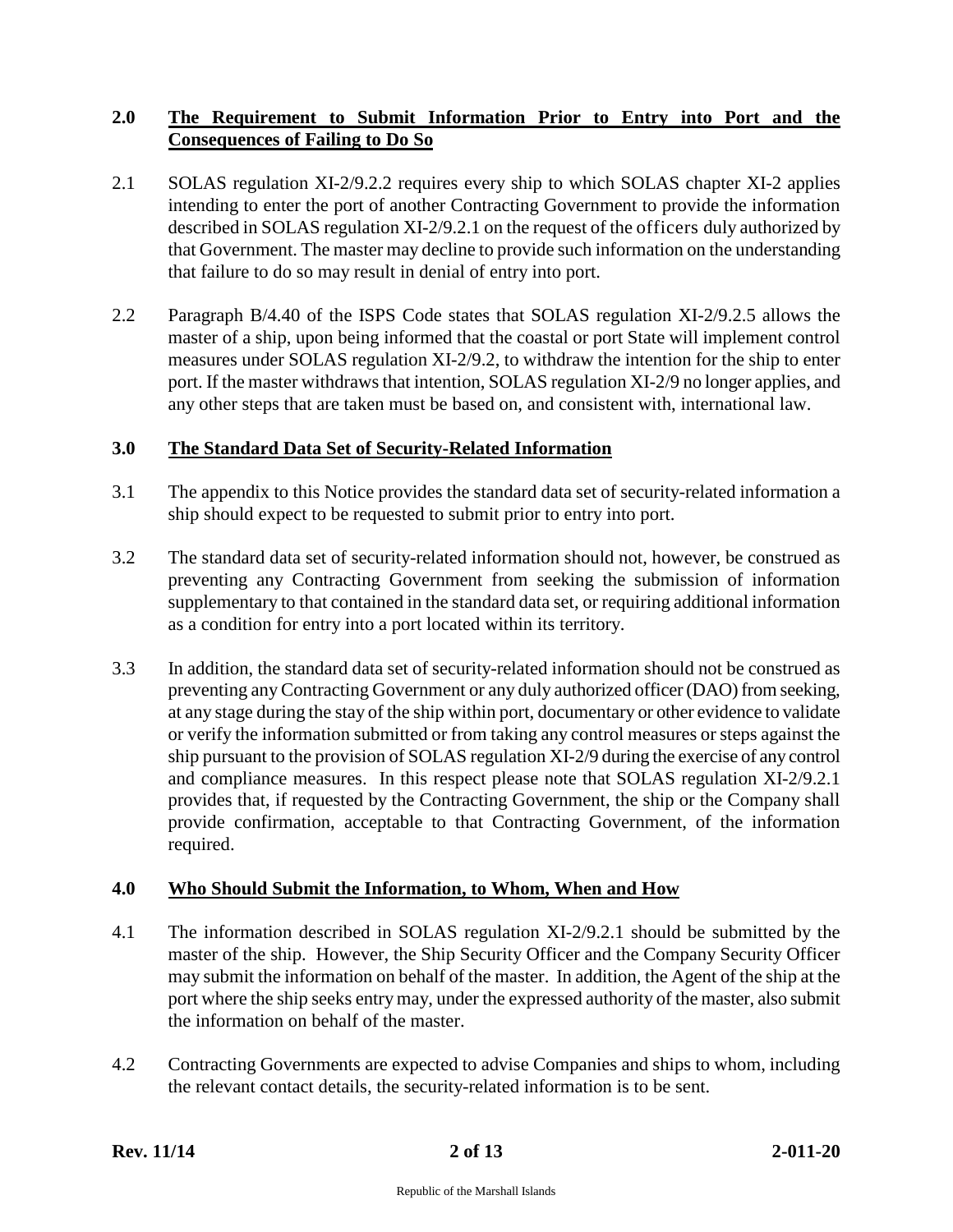- 4.3 As indicated above, SOLAS regulation XI-2/9.2.2 requires every ship to which SOLAS chapter XI-2 applies intending to enter the port of another Contracting Government to provide the information described in SOLAS regulation XI-2/9.2.1 on the request of the officers duly authorized by that Government. However, it is understood that a number of Contracting Governments have established national requirements which require every ship intending to enter their ports to provide certain information. In such cases duly authorized officers do not make individual requests to ships for the submission of information. Those Contracting Governments who have established such practices are expected to advise Companies and ships on the standing requirements in place. Masters are reminded to confirm what those practices are well in advance of arrival.
- 4.4 Contracting Governments have been instructed to consider establishing either central or regional points of contact, or other means of providing up to date information on the submission of security-related information, the existence of which should be publicized.
- 4.5 Unless a Contracting Government has established a different time period prior to the arrival of the ship in port for the submission of the required information the default minimum period for the submission of such information is not to be less than 24 hours prior to the expected entry of the ship into port, unless the transit time between foreign ports of call is less than 24 hours, in which case the submission should be made upon departure for the next port.
- 4.6 The information described in SOLAS regulation XI-2/9.2.1 and the standard data set of the security-related information set in the appendix may be submitted in an electronic format. In such a case, it is understood that the submission will not bear the signature of the person submitting the information unless a secure form of electronic signatures is available.

#### **5.0 Other Security-Related Information which may be Required**

- 5.1 SOLAS regulation XI-2/9.2.1.6 allows Contracting Governments to seek the submission of other practical security-related information (but not details of the ship security plan), taking into account the guidance given in part B of the ISPS Code (paragraph B/4.39 of the ISPS Code). SOLAS regulation XI-2/5 is one of the examples of practical security-related information cited in paragraph B/4.39 of the ISPS Code.
- 5.2 SOLAS regulation XI-2/5 requires the Company to ensure that the master has available on board, at all times, information through which officers duly authorized by a Contracting Government can establish:
	- .1 who is responsible for appointing the members of the crew or other persons currently employed or engaged on board the ship in any capacity on the business of that ship;
	- .2 who is responsible for deciding the employment of the ship; and
	- .3 in cases where the ship is employed under the terms of charter party(ies), who are the parties to such charter party(ies).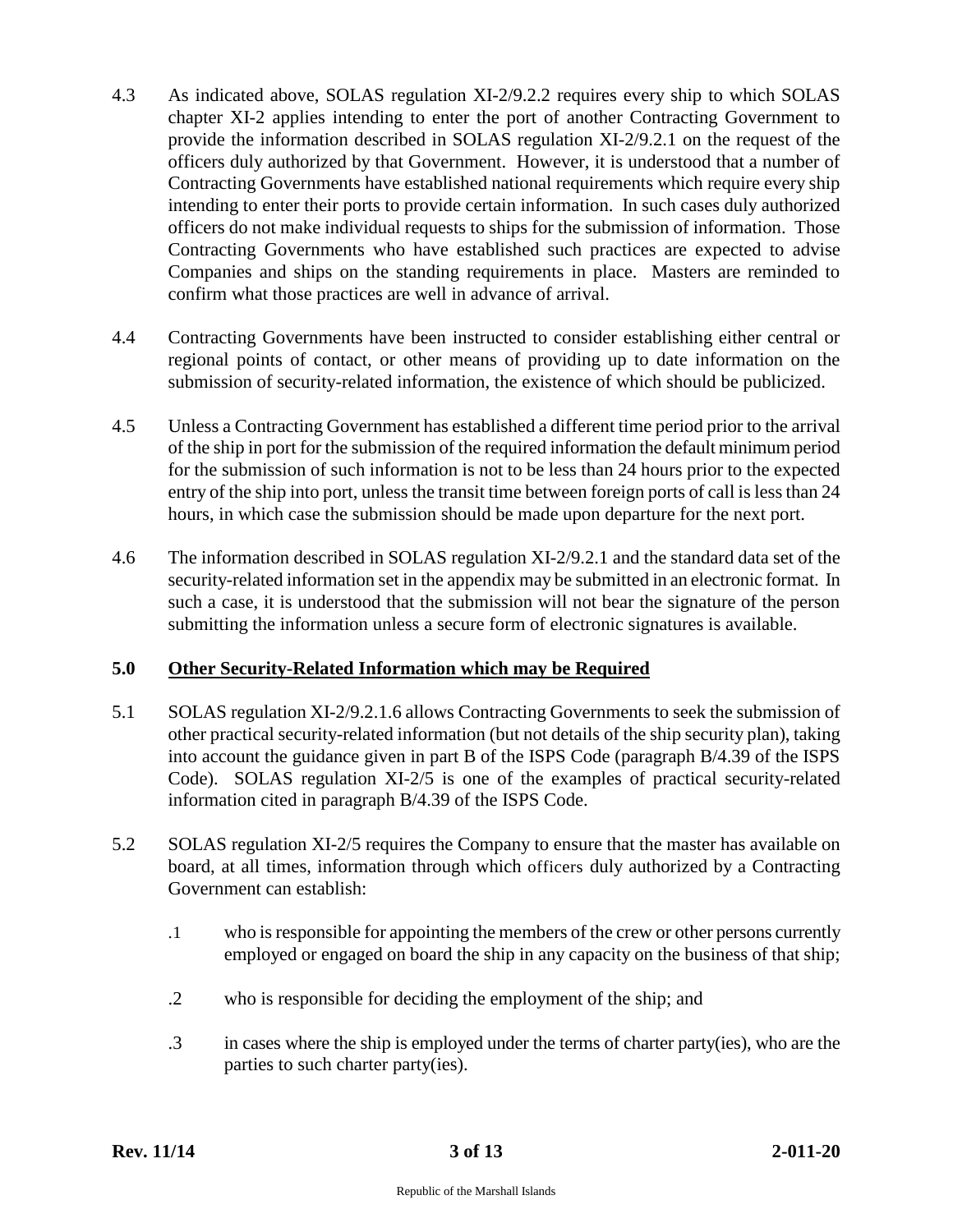5.3 SOLAS regulation XI-2/5 should always be read in association with the provisions of paragraphs B/6.1 to B/6.8 of the ISPS Code.

# **6.0 Notification of Arrival in United States' Ports**

- 6.1 Republic of the Marshall Islands (RMI) flagged vessels (including commercial and private yachts) are reminded of the 96-hour advance Notice of Arrival (NOA) rule. Masters and/or vessel agents must notify the flag State of a vessel destined to a United States (US) port concurrently with US Coast Guard (USCG) National Vessel Movement Center (NVMC) notice (96-hour NOA). Foreign flagged commercial and privately held yachts greater than 300 gross tons (GT) must file an initial Electronic NOA (ENOA) to the NVMC before entering most US ports. The NVMC website provides the information to file an ENOA  $(\frac{http://www.nvmc.uscg.gov/}{http://www.nvmc.uscg.gov/}{\cdot}$ . To use this, it is necessary to create an account. There is a step-by-step user's guide to assist with this. It can be found at the following link [http://www.nvmc.uscg.gov/NVMC/Forms/eNOADUserGuide.pdf.](http://www.nvmc.uscg.gov/NVMC/Forms/eNOADUserGuide.pdf)
- 6.2 The method of notification to the RMI Maritime Administrator ("the Administrator") is by email to the address: [NOA@register-iri.com.](mailto:NOA@register-iri.com)
- 6.3 Vessels arriving at a port or place when operating solely between ports within a single Captain of the Port (COTP) zone are exempt from submitting a NOA (33 CFR 160.203(b)(2)). However, vessels carrying certain dangerous cargoes (CDCs) are not exempt, and must submit a NOA for any port or place of the US, including movements within a COTP zone. Various interpretations of the definition of port or place exist within the USCG and the maritime industry. As a result, vessels carrying CDCs submit NOAs every time the vessel changes berths or docks in the same port in certain COTP zones. In other COTP zones, the same vessels only submit NOAs when they depart the current port and enter another port within the same COTP zone.
- 6.4 Yachts being transferred to the US on a cargo vessel as part of the cargo of the vessel transporting it need to be listed on that vessel's cargo manifest. The vessel making the arrival will be required to submit its NOA. Yacht owners should contact the USCG directly with any additional questions or concerns. See section 6.8 below.
- 6.5 When entering a port located in the Seventh USCG District (Florida), any foreign flagged vessel, regardless of tonnage, is required to file an ENOA. Additionally, in some US ports transit time or distance to the berth is lengthy (e.g. Portland, Oregon and New Orleans, Louisiana), and the cognizant COTP wants to know when a vessel arrives at the sea buoy or pilot station, depending on local requirements. In other US ports, where transit is short or where the vessel must transit through another COTP zone to arrive at its intended berth (e.g. Baltimore, Maryland thru Hampton Roads, Virginia), the COTP wants to know the vessel's arrival time at the berth or dock. There is no uniform standard applied and consequently, industry must know the requirement of each individual port in order to submit a proper NOA to that COTP. For more detailed information, owners/operators are urged to view the USCG requirements, which include answers to frequently asked questions (found at this link: [http://www.nvmc.uscg.gov/NVMC/FAQ.aspx\)](http://www.nvmc.uscg.gov/NVMC/FAQ.aspx) and regulatory interpretations.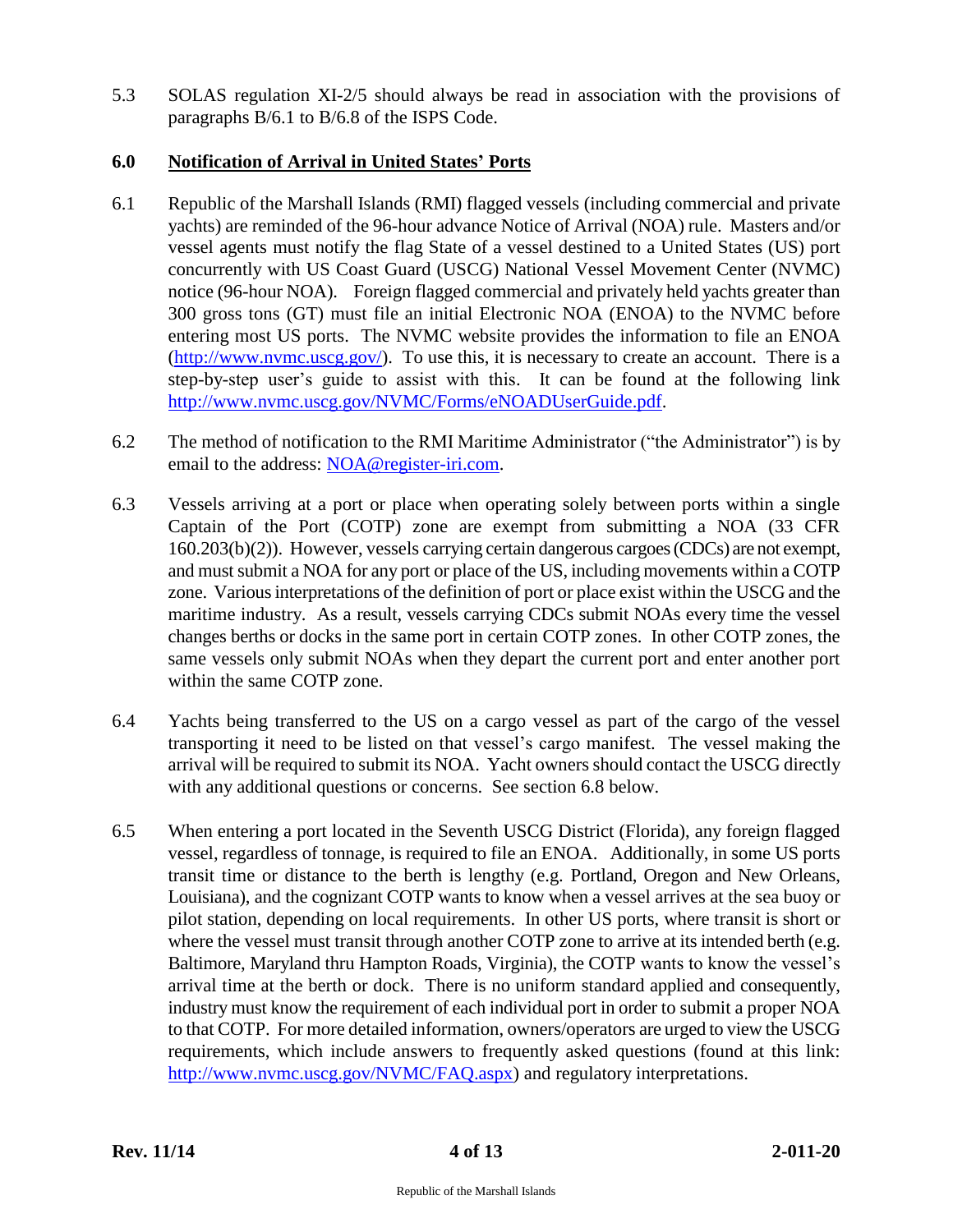#### 6.6 Guidance

- .1 A vessel submitting a NOA when moving within ports or places of a COTP zone (i.e. a vessel carrying CDCs), should only do so if the vessel is actually moving from one port to another port. Moving from one dock to another dock, one berth to another berth, or one anchorage to another anchorage within one port is not considered a transit from a "port or place" to a different "port or place" and therefore, no NOA is required. Making this clarification does not pose additional risk since the USCG has already vetted the vessel, its cargo, and its crew through the Intelligence Coordination Center (ICC), Customs and Boarder Patrol (CBP), and other agencies, prior to its initial arrival.
- .2 This clarification reduces the public burden since movement on and off berth within a port is sometimes spontaneous. Requiring a vessel to notify the USCG 24 hours prior to that type of movement is impractical, hindering transportation and mobility in the port. If those responsible for the vessel are uncertain whether the movement is to a different port, (e.g. Houston to Galveston, Los Angeles to Long Beach), they should contact the cognizant COTP and request clarification.
- .3 The regulation specifies that a port or place of destination is where a vessel is bound to anchor or moor. Without amending regulatory language, COTPs will be instructed not to apply this definition to a sea buoy or pilot station. Requiring arriving vessels to submit the NOA based on arrival at a sea buoy or pilot station is not consistent with the CFR. All NOAs to US ports or places should address where the vessel is bound to anchor or moor.
- 6.7 It must be remembered, however, that in very rare situations, the COTP (under the authority of 33 U.S.C. 1226), can request information from arriving vessels beyond what is required in 33 CFR 160 by issuing a COTP Order outlining the additional information required.
- 6.8 USCG Points of Contact

National Vessel Movement Center (NVMC) eNOAD Submission Support (24 Hours a day, 7 days a week) Email: [SANS@nvmc.uscg.gov](mailto:SANS@nvmc.uscg.gov) Toll-free Telephone Number: +1-800-708-9823 NVM Local Telephone Number: +1-304-264-2502 Toll-free Fax Number: +1-800-547-8724 NVMC Local Fax Number: +1-304-264-2684 For Technical Support – Email: [techsupport@nvmc.uscg.gov](mailto:techsupport@nvmc.uscg.gov) For XML/Infopath and Excel submissions email enoad@nymc.uscg.gov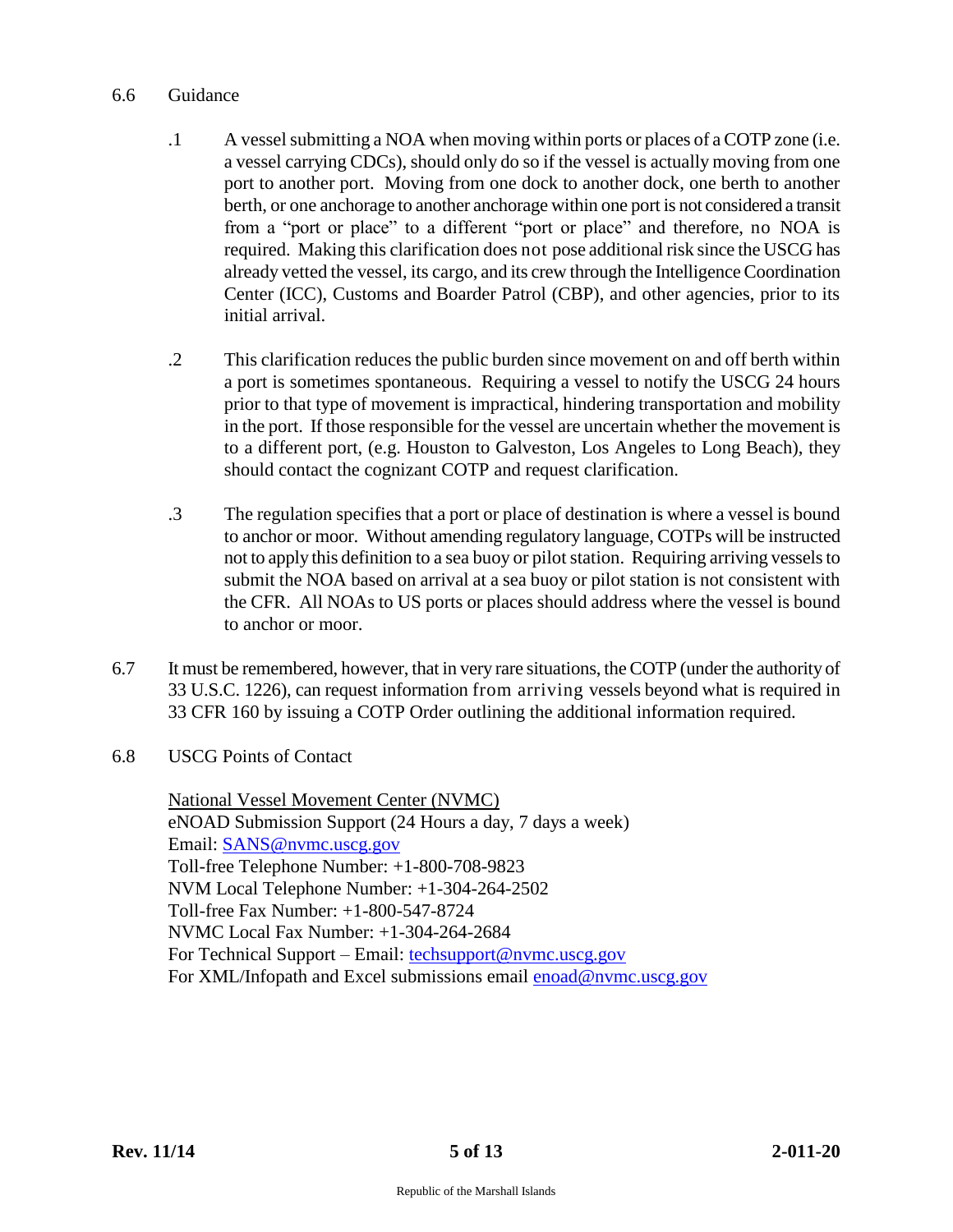# **7.0 Notification of Arrival in Australian Ports**

- 7.1 Based on cooperative international arrangements, including with neighboring countries, in accordance with international and domestic law, the Australian Government is proposing to establish a Maritime Identification Zone as a framework for seeking, analyzing and managing information on vessel identity, crews, cargoes and ship movements to support Australia's maritime security needs, particularly in relation to vessels seeking to enter Australian ports.
- 7.2 The development of this proposal takes into account the limited circumstances in which positional information can be required from non-Australian flagged vessels.
- 7.3 Through the establishment of this Identification Zone, the Australian Government aims to centrally coordinate and integrate the maritime information that is already collected by a number of Australian Government and State agencies. The collection of information on known and forecast vessel movements will assist in the more effective conduct of maritime surveillance within Australia's maritime zones.
- 7.4 This Identification Zone would have graduated application in the following manner:
	- .1 Up to 1,000 nautical miles or 48 hours steaming from the Australian mainland, Australia will seek advanced arrival information from International Ship and Port Security Code vessels whose next port of call is in Australia. This information, on ship identity, crew, cargo, location, course, speed, and intended port of arrival is already collected for Australian Customs and International Ship and Port Security Code (ISPS Code) purposes. Other countries collect similar advanced arrival information for the same domestic and international purposes.
	- .2 Up to 500 nautical miles or 24 hours steaming from Australia, information will be sought, on a wholly voluntary basis, on identity, course and speed from vessels proposing to transit Australian waters.
- 7.5 Within Australia's exclusive economic zone, the aim will be to identify all vessels, other than day recreational boats. Such information is already sought for purposes such as fisheries protection; and is often provided voluntarily for maritime safety purposes. DPAs, CSOs, Ship's Masters and Agents are advised to follow developments throughout the year and to comply with the eventual requirements for the Notification of Arrival in Australian Ports.

# **8.0 Notification of Arrival in Hong Kong Ports**

- 8.1 The Government of Hong Kong Marine Department has provided downloadable forms [\(http://www.mardep.gov.hk/en/forms/home.html#portform\)](http://www.mardep.gov.hk/en/forms/home.html#portform) for vessels required to submit a Pre-Arrival Notification (PAN) at least 24 hours before arriving into Hong Kong waters.
- 8.2 Owners and Masters are instructed to review their reporting requirements.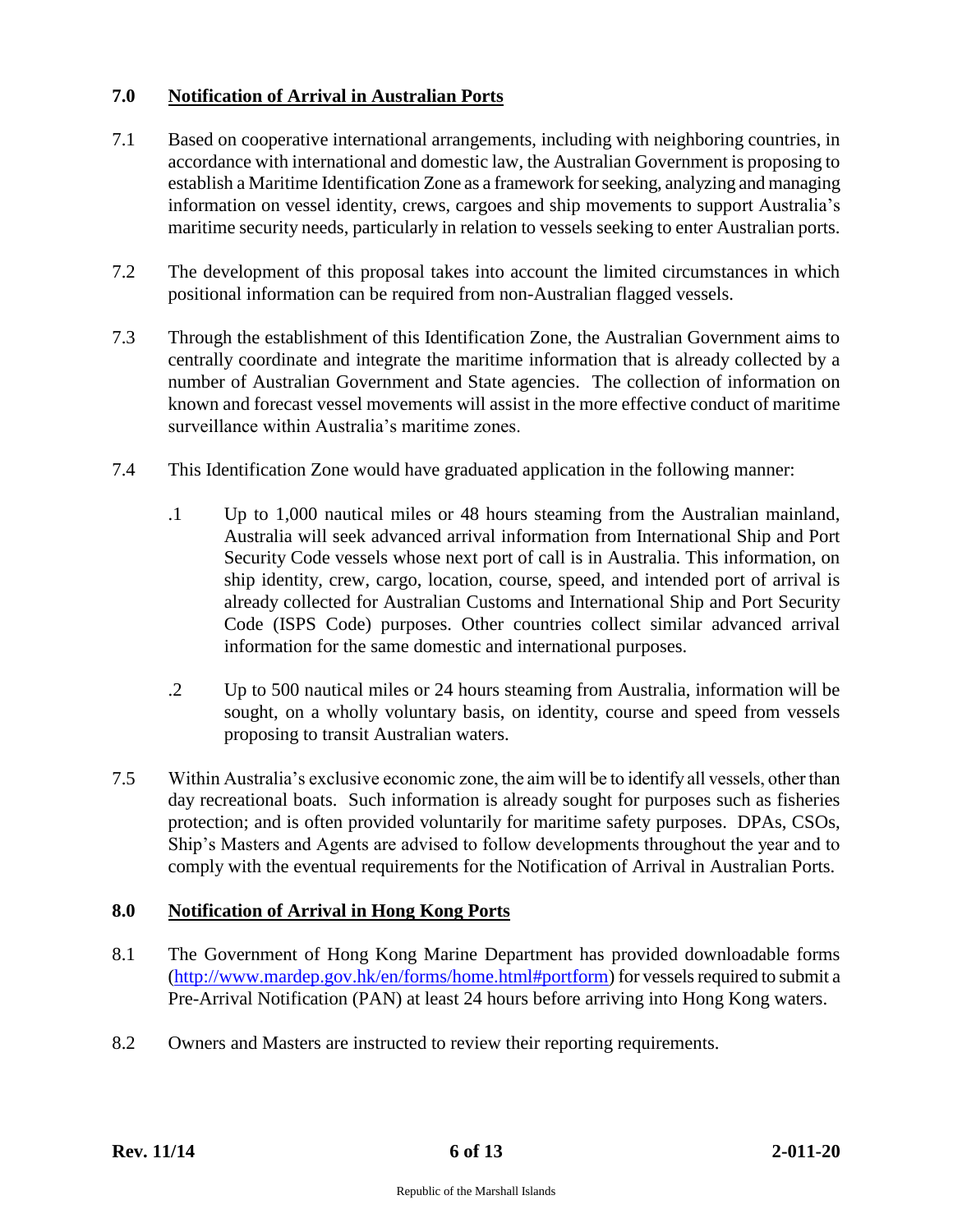### **9.0 Notification of Arrival in Panama Ports**

- 9.1 The Panama Canal Authority issued Advisory No. 56-2004 dated 2 December 2004 [\(http://www.pancanal.com/common/maritime/advisories/2004/a-56-2004.pdf\)](http://www.pancanal.com/common/maritime/advisories/2004/a-56-2004.pdf) reminding Masters to submit timely and complete Pre-Arrival Notifications. Failure to comply will result in transit delays.
- 9.2 The pre-arrival notification for vessels approaching the Panama Canal is 96 hours. This requirement also applies to vessels bound for the Panama Canal with a voyage time of less than 96 hours from their previous port of call.
- 9.3 Vessels that fail to provide their pre-arrival notification 96 hours prior to arriving at Canal waters will not be scheduled for transit ahead of vessels that have complied with this requirement or that have already been assigned pilots for transit.
- 9.4 The following means are available to provide pre-arrival notifications to the Traffic Management Unit of the Panama Canal Authority:
	- Email: [ETA@pancanal.com](mailto:ETA@pancanal.com)
	- Fax:  $+50722-3976$
	- Telephone:  $+507 272 4200$
- 9.5. All pre-arrival notifications sent via email or fax must comply with the following requirements:
	- .1 Shall provide information using ACP Form 4376 "SHIP DUE" available at *<http://www.pancanal.com/eng/op/forms.html>* under *Maritime Operations, Customer Forms*
	- .2 The vessel's name (spelled correctly), ship's identification number (SIN), call letters and customer code shall be included in order to properly identify the vessel. Abbreviations are unacceptable.

#### **10.0 Notification of Arrival in the Port of Salalah, Oman**

- 10.1 Salalah Port Services Co (S.A.O.G.) Port Salalah has issued Marine Notice No. 02/05 dated February 26, 2005 stating that in order to enhance communication with regard to the ISPS Code requirement, with effect from March 1, 2005, all ships calling Port of Salalah are to include the following information in the "Arrival Notice" sent to Port Control by the Vessel Shipping Agent:
	- International Ship Security Certificate (ISSC) No.
	- Date of Issue/Expiry
	- Name of Organization issuing the ISSC
	- Name of Ship Security Officer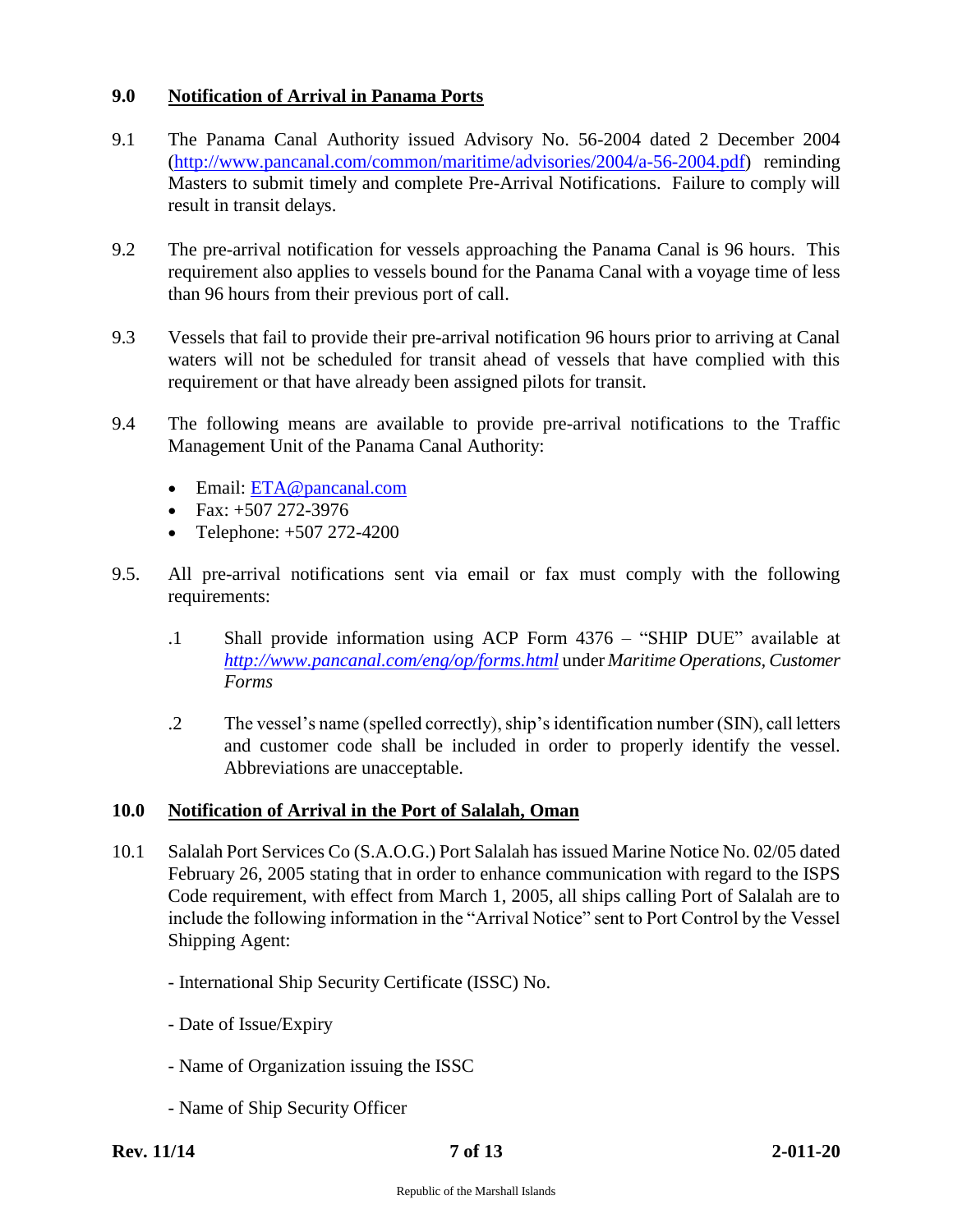- Ship Security threat level

10.2 For information about operations at Salalah, contact GAC Oman at [salalah@gacworld.com.](mailto:salalah@gacworld.com)

# **11.0 Notification of Arrival in Singapore**

- 11.1 The Maritime and Port Authority of Singapore has issued Port Marine Circular No. 9 of 2004 on reporting procedures for notification and confirmation of a vessel's arrival in Singapore [\(http://www.mpa.gov.sg/sites/circulars\\_and\\_notices/pdfs/port\\_marine\\_circulars/pc09-](http://www.mpa.gov.sg/sites/circulars_and_notices/pdfs/port_marine_circulars/pc09-04.pdf) [04.pdf\)](http://www.mpa.gov.sg/sites/circulars_and_notices/pdfs/port_marine_circulars/pc09-04.pdf).
- 11.2 The owner, agent, master or person-in-charge of any passenger vessel or a vessel of 300 GT or more shall notify the Port Master at least 12 hours prior to the arrival of the vessel. A vessel coming from a nearby port, with less than 12 hours steaming time to Singapore, shall immediately on departure from such port notify the Port Master.
- 11.3 The Notification of Arrival report shall be addressed to the Port Master and provides the information in the reporting format shown in Appendix A of Port Marine Circular No. 9 of 2004. It shall be transmitted by any of the following means:
	- (a) Email: [noa@mpa.gov.sg](mailto:noa@mpa.gov.sg)
	- (b) Telefax: +65 6224 5776
	- (c) Telex: RS 34970 (Answer Back PORTPM 34970)
	- (d) MARINET: an Electronic Data Interchange system for electronic transaction between shipping community and MPA
- 11.4 Owners, agents, masters or person-in-charge of vessels carrying hazardous and noxious substances in bulk are required to provide 24 hours advance notification on the details of such cargo they are carrying.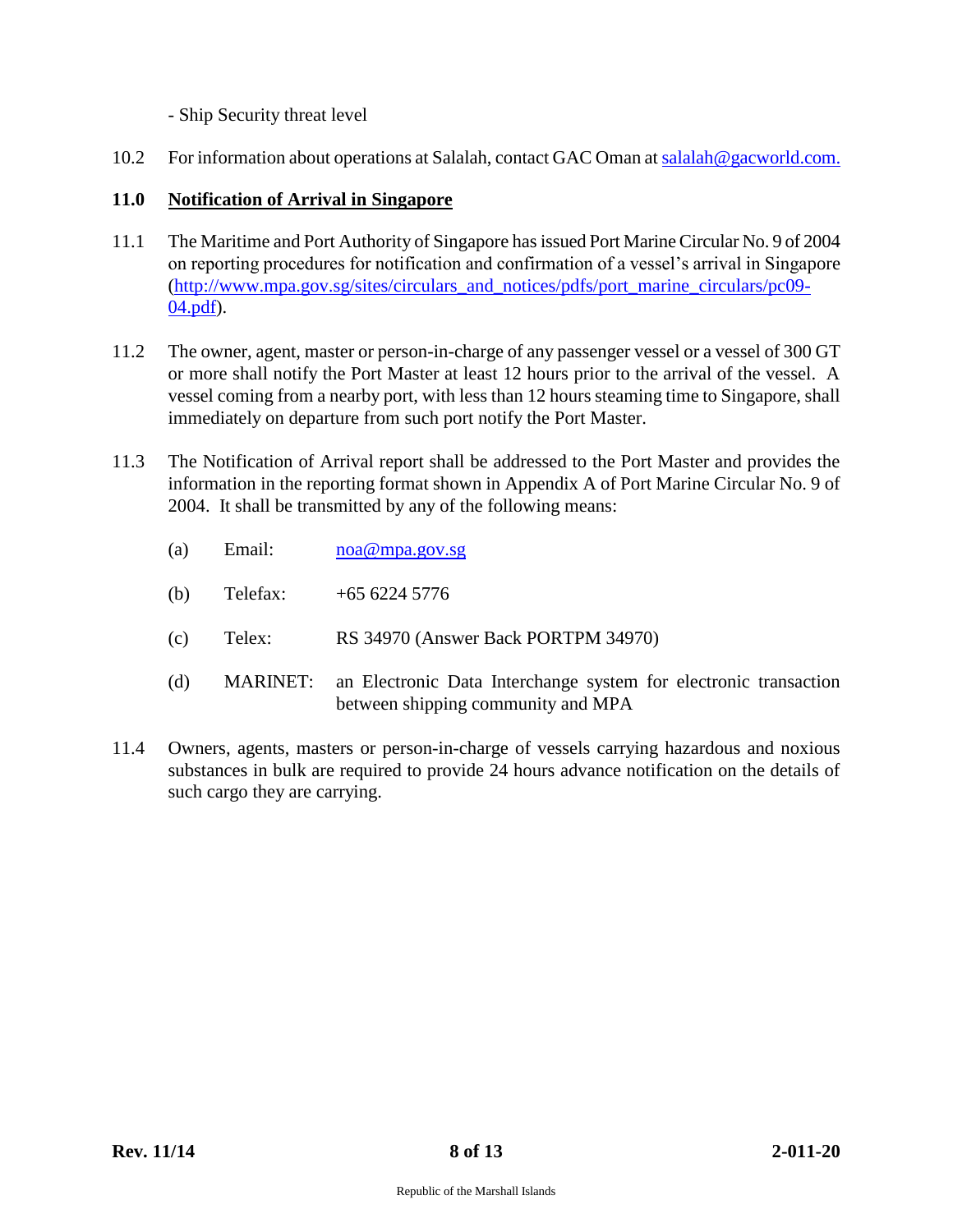### **APPENDIX**

### **STANDARD DATA SET OF SECURITY-RELATED INFORMATION**

#### **1** *Particulars of the ship and contact details*

- 1.1 IMO Number  $1, 2$
- 1.2 Name of ship  $1, 2$
- 1.3 Port of registry  $1, 2$
- 1.4 Flag State  $1, 2$
- 1.5 Type of ship  $1$
- 1.6 Call Sign
- 1.7 Inmarsat call numbers <sup>3</sup>
- 1.8 Gross Tonnage<sup>1</sup>
- 1.9 Name of Company  $1, 2$
- 1.10 Name and 24-hour contact details of the Company Security Officer<sup>4</sup>

#### **2** *Port and port facility information*

- 2.1 Port of arrival and port facility where the ship is to berth, if known
- 2.2 Expected date and time of arrival of the ship in port *(paragraph B/4.39.3 of the ISPS Code)*
- 2.3 Primary purpose of call

#### **3** *Information required by SOLAS regulation XI-2/9.2.1*

- 3.1 The ship is provided *(SOLAS regulation 9.2.1.1)* with a valid:
	- $\Box$  International Ship Security Certificate  $\Box$  Yes  $\Box$  No
	- Interim International Ship Security Certificate  $\Box$  Yes  $\Box$  No
- 3.1.1 The certificate indicated in 3.1 has been issued by *<enter name of the Contracting Government* 1, *<sup>2</sup>or the Recognized Security Organization* 1, *<sup>2</sup>>* and which expires on *<enter*  date of expiry <sup>1</sup>>.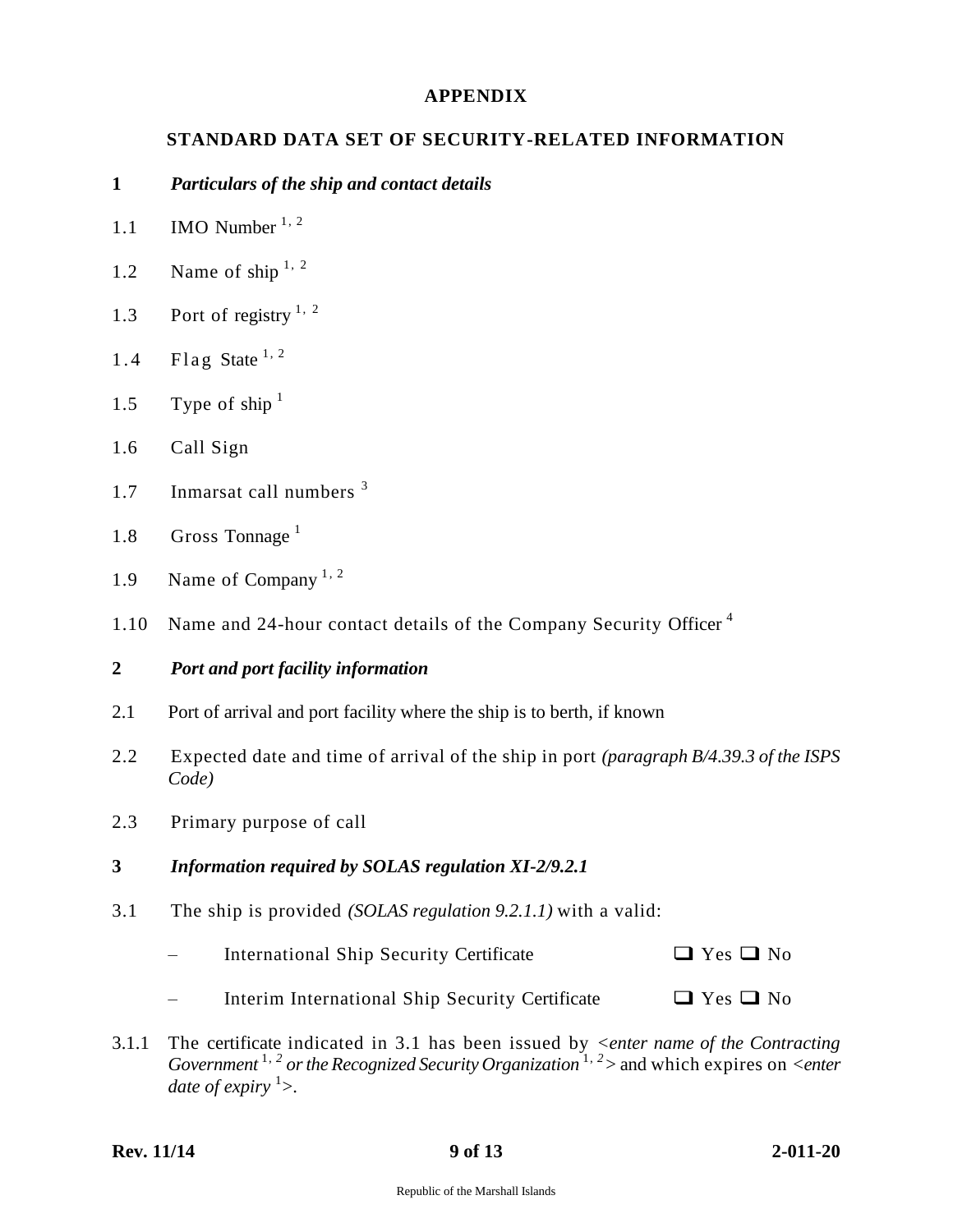- 3.1.2 If the ship is not provided with a valid International Ship Security Certificate or a valid Interim International Ship Security Certificate, explain why?
- 3.1.2.1 Does the ship have an approved ship security plan on board?  $\Box$  Yes  $\Box$  No
- 3.2 Current security level *(SOLAS regulation XI-2/9.2.1.2*):
- 3.2.1 Location of the ship at the time the report is made *(paragraph B/4.39.2 of the ISPS Code)*
- 3.3 List the last ten calls, in chronological order with the most recent call first, at port facilities at which the ship conducted ship/port interface  $5$  together with the security level at which the ship operated *(SOLAS regulation XI-2/9.2.1.3)*:

|     | Jate |              |                                                        |                |
|-----|------|--------------|--------------------------------------------------------|----------------|
| No. | From | $T_{\Omega}$ | Port, Country, Port Facility and UNLOCODE <sup>3</sup> | Security level |

- 3.3.1 Did the ship, during the period specified 3.3, take any special or additional security measures, beyond those specified in the approved ship security plan?  $\Box$  Yes  $\Box$  No
- 3.3.2 If the answer to 3.3.1 is YES, for each of such occasions please indicate the special or additional security measures which were taken by the ship *(SOLAS regulation XI-2/9.2.1.4)*:

|     | Date     |          |                                                        |                                                  |
|-----|----------|----------|--------------------------------------------------------|--------------------------------------------------|
| No. | From $6$ | To $6\,$ | Port, Country, Port Facility and UNLOCODE <sup>3</sup> | Special or<br>additional<br>security<br>measures |

3.4 List the ship-to-ship activities  $\frac{7}{1}$ , in chronological order with the most recent ship-to-ship activity first, which have been carried out during the period specified in 3.3:

 $\Box$  Not applicable

|              | Jate |              |                                    |                       |
|--------------|------|--------------|------------------------------------|-----------------------|
| $N_{\Omega}$ |      | $\mathbf{r}$ | Location or Latitude and Longitude | Ship-to-ship activity |

- 3.4.1 Have the ship security procedures, specified in the approved ship security plan, been maintained during each of the ship-to-ship activities specified in 3.4 *(SOLAS regulation XI-2/9.2.1.5)*? □ Yes □ No
- 3.4.2 If the answer to 3.4.1 is NO, identify the ship-to-ship activities for which the ship security procedures were not maintained and indicate, for each, the security measures which were applied in lieu:

| Jate |   |                           |                       |
|------|---|---------------------------|-----------------------|
|      | m | Security measures applied | Ship-to-ship activity |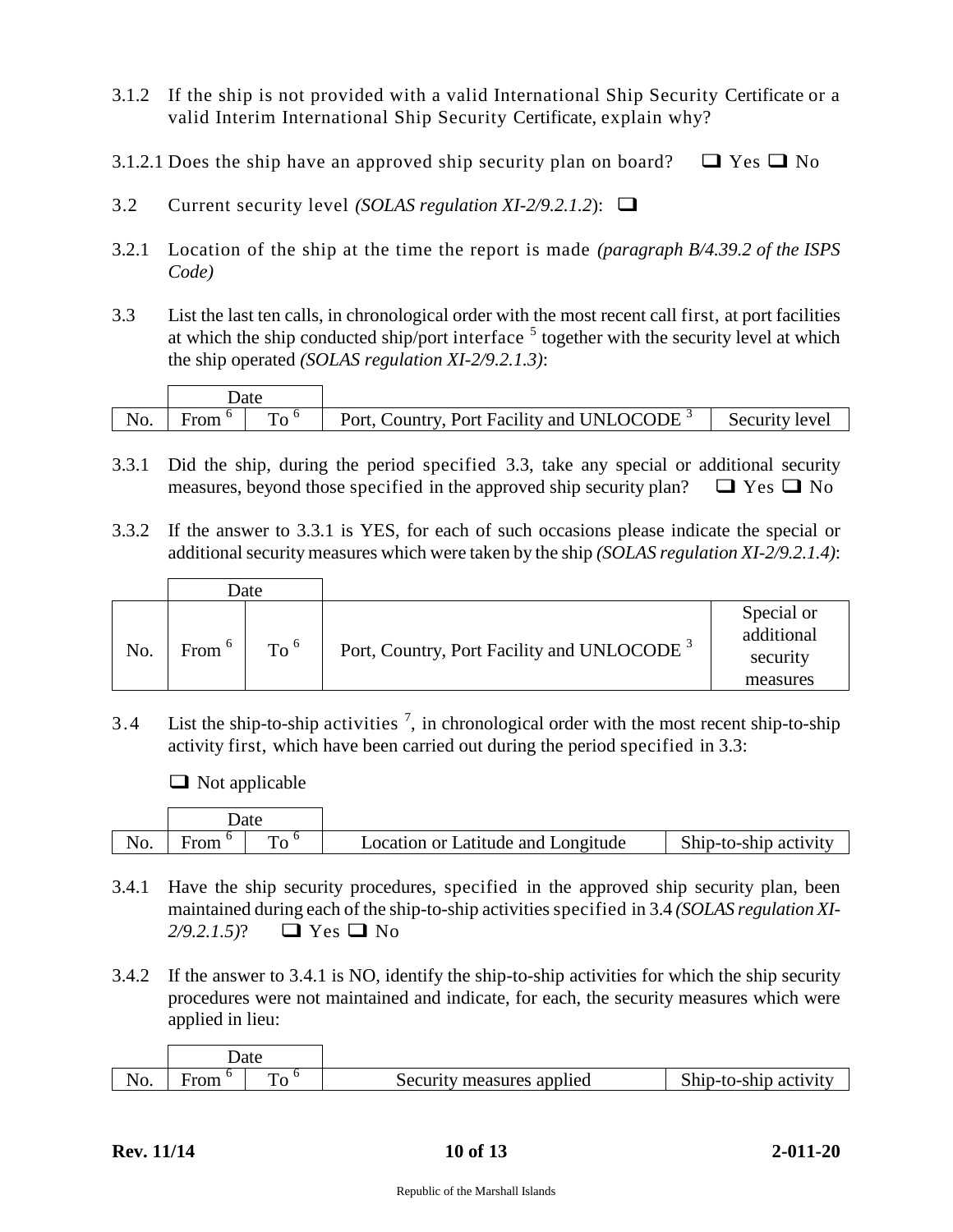- 3.5 Provide a general description of cargo aboard the ship *(SOLAS regulation XI-2/9.2.1.6 and paragraph B/4.39.5 of the ISPS Code)*:
- 3.5.1 Is the ship carrying any dangerous substances  $8$  as cargo?  $\Box$  Yes  $\Box$  No
- 3.5.2 If the answer to 3.5.1 is YES, provide details or attach a copy of the Dangerous Goods Manifest (IMO FAL Form 7)
- 3.6 A copy of the ship's Crew List (IMO FAL Form 5) is attached  $\square$ *(SOLAS Regulation XI-2/9.2.1.6 and paragraph B/4.39.4 of the ISPS Code)*
- 3.7 A copy of the ship's Passenger List (IMO FAL Form 5) is attached  $\square$ *(SOLAS Regulation XI-2/9.2.1.6 and paragraph B/4.39.6 of the ISPS Code)*

#### **4** *Other security-related information*

4.1 Is there any security-related matter you wish to report?  $\Box$  Yes  $\Box$  No

- 4.1.1 If the answer to 4.1 is YES, provide details  $9$
- **5** *Agent of the ship at the intended port of arrival*
- 5.1 Name and contact details (telephone number) of the agent of the ship at the intended port of arrival:

#### **6** *Identification of the person providing the information*

- 6.1 Name:
- 6.2 Title or position  $10$ :
- 6.3 Signature:

This report is dated at *<enter place>* on *<enter time and date>.*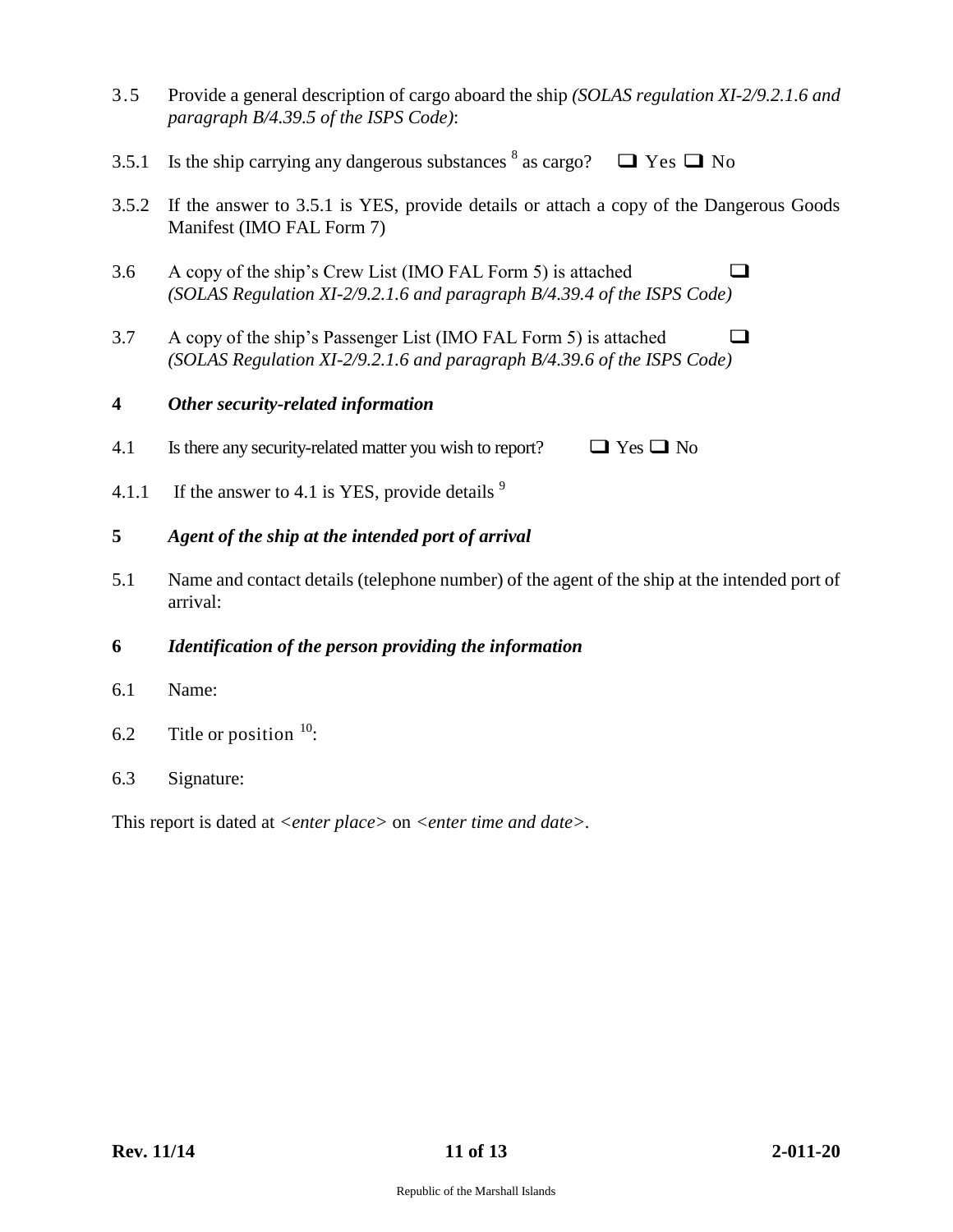# **EXPLANATORY NOTES**

- 1 As appearing on the ship's International Ship Security Certificate or the ship's Interim International Ship Security Certificate.
- 2 If a copy of the ship's current Continuous Synopsis Record (CSR) is submitted there is no need to complete this entry.
- 3 If available.
- 4 Refer to paragraph 27 of the Guidance relating to the implementation of SOLAS chapter XI-2 and of the ISPS Code (MSC/Circ.1132).
- 5 *Ship/port interface* means the interactions that occur when a ship is directly and immediately affected by actions involving the movement of persons, goods or the provisions of port services to or from the ship *(SOLAS regulation XI-2/1.1.8).*
- 6 Provide the date.
- 7 *Ship-to-ship activity* means any activity not related to a port facility that involves the transfer of goods or persons from one ship to another *(SOLAS regulation XI-2/1.1.10).*

Information would not normally be required to include records of transfers of pilots or of customs, immigration or security officials nor bunkering, lighting, loading of supplies and unloading of waste by ship within port facilities as these would normally fall within the auspices of the Port Facility Security Plan (PFSP) *(paragraph B/4.38 of the ISPS Code).*

Ascertaining whether these activities fall within the PFSP should form part of the dialogue between the Ship Security Officer and the Port Facility Security Officer. It should be remembered that the physical boundaries of port facilities may not always coincide with the boundaries of the port or harbor authority.

- 8 *Dangerous substances as cargo* means the carriage of substances, materials and articles covered by the IMDG Code and falling under the following classes of dangerous goods irrespective of whether these are carried in bulk or packaged form:
	- Class 1: Explosives
	- Class 2.1: Flammable gas
	- Class 2.3: Toxic gases
	- Class 3: Flammable liquids
	- Class 4.1: Flammable solids, self-reactive substances and desensitized explosives
	- Class 5.1: Oxidizing substances
	- Class 6.1: Toxic substances
	- Class 6.2: Infectious substances
	- Class 7: Radioactive material
	- Class 8: Corrosive substances